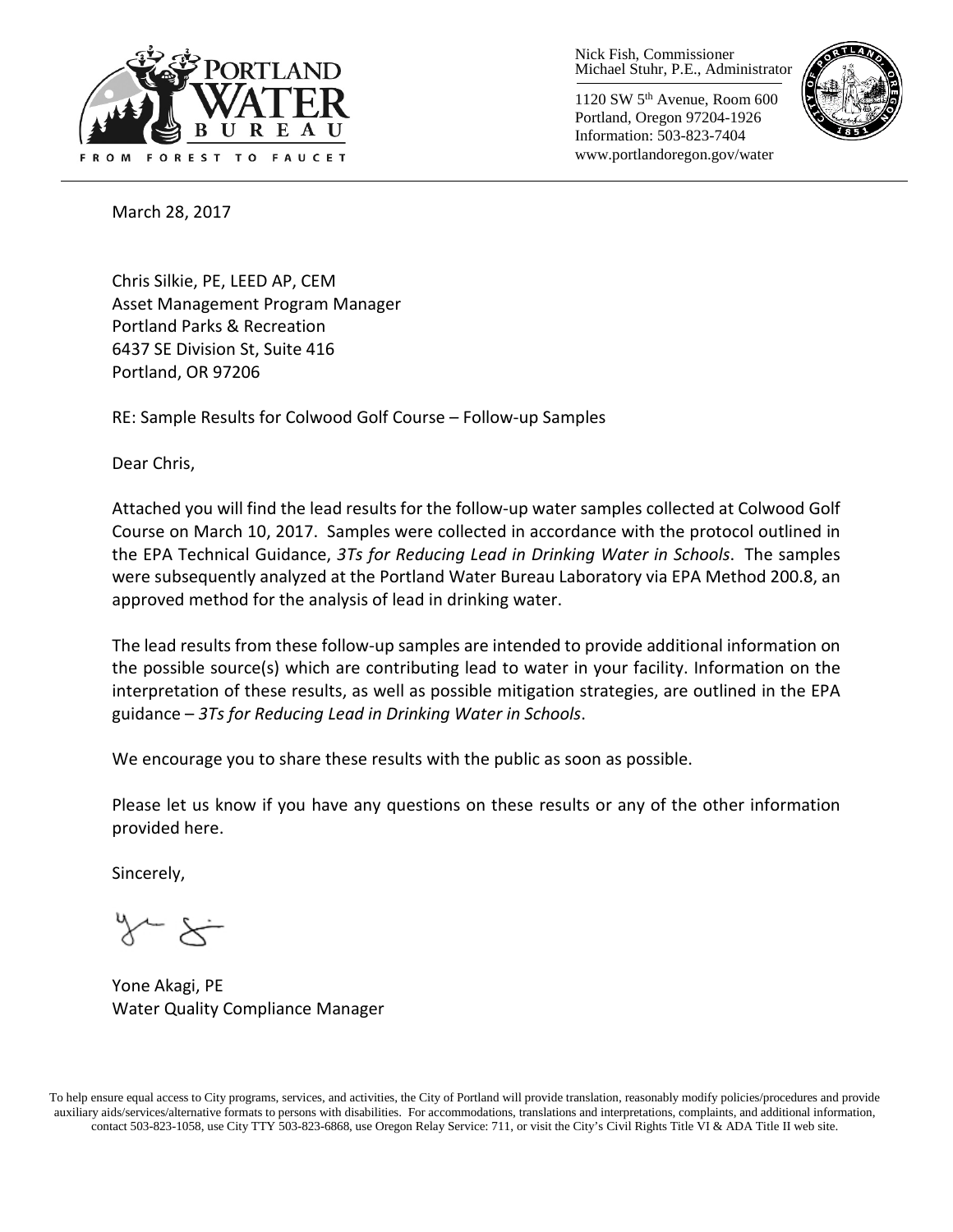

## **Portland Water Bureau Laboratory Report**

**OR 100014**

## **Colwood Golf Course**

|            |                                       |                  |                  | Lead          |                          |
|------------|---------------------------------------|------------------|------------------|---------------|--------------------------|
| <b>PWB</b> |                                       | Date             | Time             | <b>Result</b> |                          |
|            | <b>Sample ID Location Description</b> | <b>Collected</b> | <b>Collected</b> | (ppb)         | <b>Sample Type</b>       |
| BB85444    | 2-204-SINK-3                          | 3/10/2017        | 9:34:00 AM       | 2.34          | <b>First Draw Sample</b> |
|            | BB85445 12-204-SINK-3                 | 3/10/2017        | $9:36:00$ AM     | 0.053         | 30 Second Flowing Sample |

ppb = parts per billion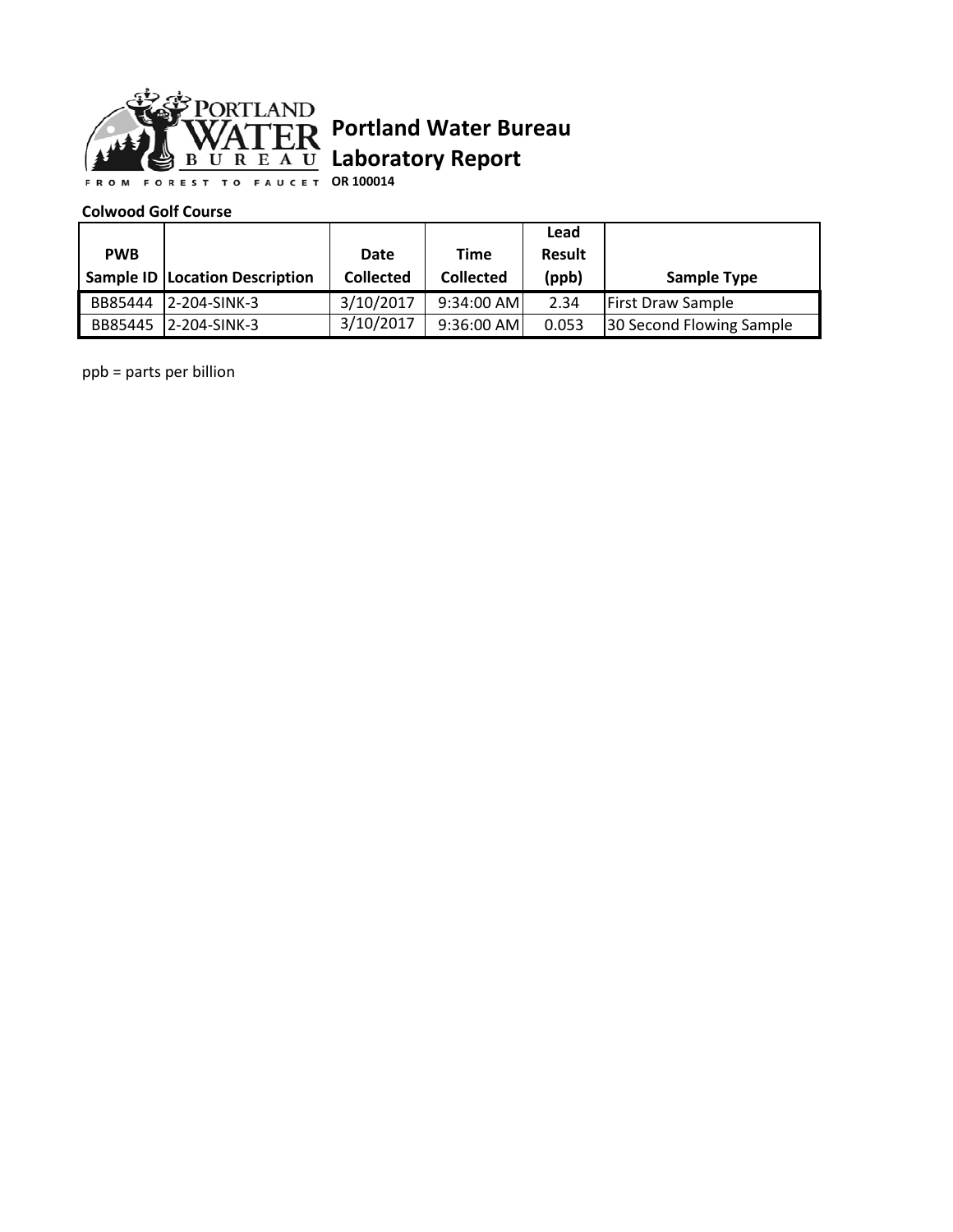

Nick Fish, Commissioner Michael Stuhr, P.E., Administrator

1120 SW 5th Avenue, Room 600 Portland, Oregon 97204-1926 Information: 503-823-7404 www.portlandoregon.gov/water



March 1, 2017

Chris Silkie, PE, LEED AP, CEM Asset Management Program Manager Portland Parks & Recreation 6437 SE Division St, Suite 416 Portland, OR 97206

RE: Sample Results for Colwood Golf Course

Dear Chris,

Attached you will find the lead results for the water samples collected at Colwood Golf Course on February 10, 2017. Samples were collected in accordance with the protocol outlined in the EPA Technical Guidance, *3Ts for Reducing Lead in Drinking Water in Schools*. The samples were subsequently analyzed at the Portland Water Bureau Laboratory via EPA Method 200.8, an approved method for the analysis of lead in drinking water.

The EPA recommends follow-up testing if lead concentrations in any sample exceeds 20 parts per billion (ppb) to pinpoint the source(s) of lead contamination in your facility. Steps should be taken to mitigate elevated lead levels. Potential mitigation strategies, as well as sampling protocols, are outlined in the EPA guidance - *3Ts for Reducing Lead in Drinking Water in Schools*.

We encourage you to share these results with the public as soon as possible.

Please let us know if you have any questions on these results or any of the other information provided here.

Sincerely,

Yone Akagi, PE Water Quality Compliance Manager

To help ensure equal access to City programs, services, and activities, the City of Portland will provide translation, reasonably modify policies/procedures and provide auxiliary aids/services/alternative formats to persons with disabilities. For accommodations, translations and interpretations, complaints, and additional information, contact 503-823-1058, use City TTY 503-823-6868, use Oregon Relay Service: 711, or visi[t the City's Civil Rights Title VI & ADA Title II web site.](http://www.portlandoregon.gov/oehr/66458)